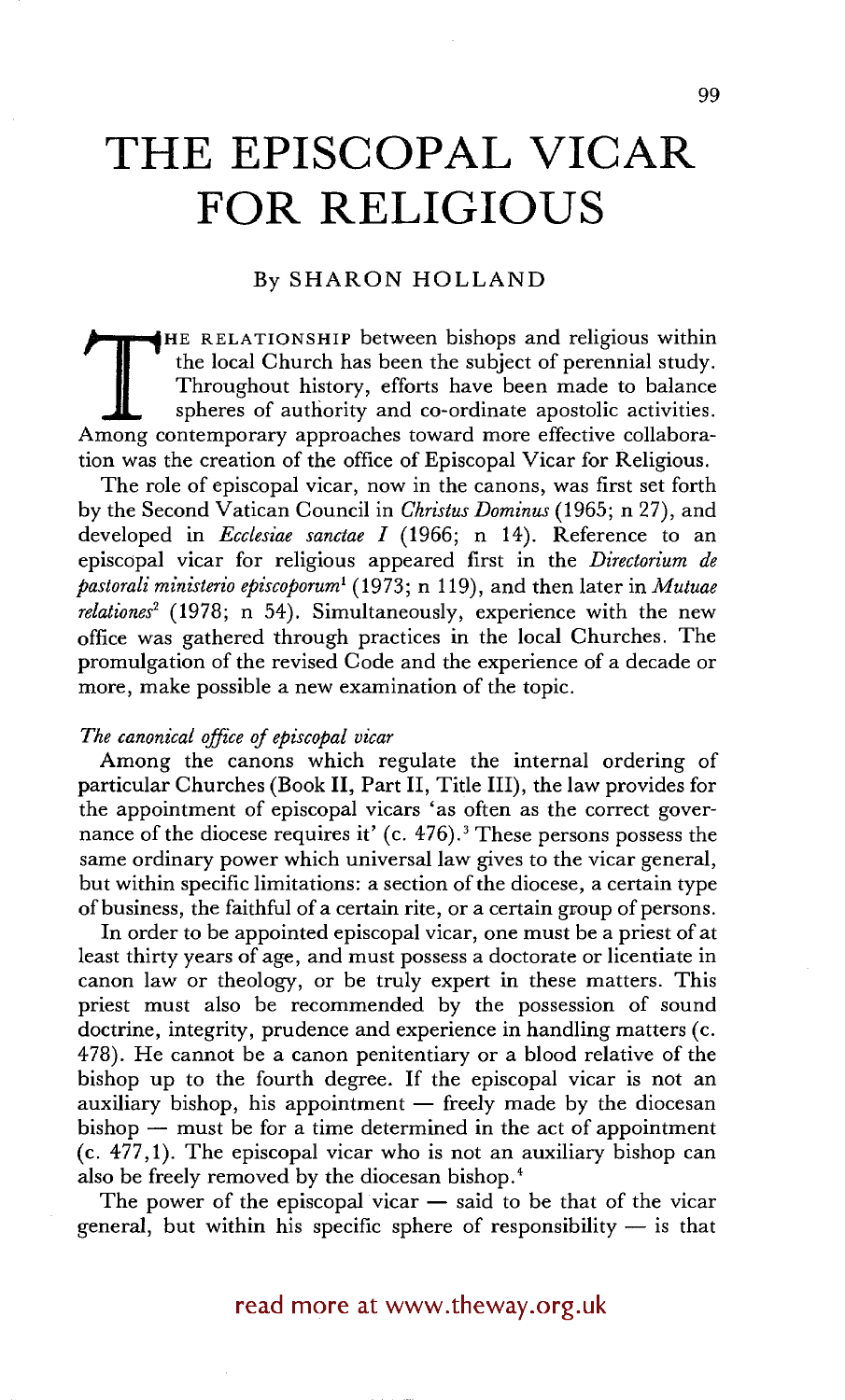executive power which belongs to the diocesan bishop in law. That is, he has power for administrative acts, 'with the exception of those which the bishop has reserved to himself or which in law require the special mandate of the bishop' (c. 479,1).

An earlier canon from Book I of the Code clarifies when the law requires a special mandate:

Whatever things in the canons in the realm of executive power which are attributed by name to the diocesan bishop are understood to pertain only to the diocesan bishop and to others equivalent to him in c. 381,2, excluding the vicar general and the episcopal vicar unless they have received a special mandate (c. 134,3).

Thus when the term 'local ordinary' appears, no special mandate is needed. As will be seen, the canon places significant limitations on what an episcopal vicar for religious can do without special mandate.

Within his sphere of authority, the episcopal vicar possesses the habitual faculties granted to the bishop by the Apostolic See. He also possesses the power to execute rescripts, except in cases where other provisions have been made, or unless the diocesan bishop has been chosen to act because of personal qualifications (c. 479,3).

An episcopal vicar 'must report to the diocesan bishop on the principal matters which are to be treated and which have been treated and may never act contrary to his will and mind' (c. 480). In accord with the basic canonical description of the power of governance in the Church, this is then ordinary power, that is power attached to the office by the law itself rather than delegated power. Further, it is vicarious, rather than proper (c. 131,1.2).

Completing the figure of the office of episcopal vicar is the canon explaining when the vicar's power ceases. This is when the time of the mandate expires, when he resigns, when informed of removal from office by the diocesan bishop (observing canons 406-409 regarding coadjutors), and when the episcopal see is vacant. In cases where the episcopal vicar is not a bishop, his power is suspended with the suspension from office of the diocesan bishop (c. 481).

## *The relationship between bishops and religious*

In view of this general description of the office of episcopal vicar, and recalling the provision of canon 134,3 on when a special mandate is required for the episcopal vicar to act, it is possible to study the role of episcopal vicar for religious. It is useful first to examine the role of the diocesan bishop with regard to religious in the local Church. *A manual for bishops, 5* prepared for the bishops of the United States, facilitates a review of those matters requiring or not requiring a mandate. In either instance, three broad types of activity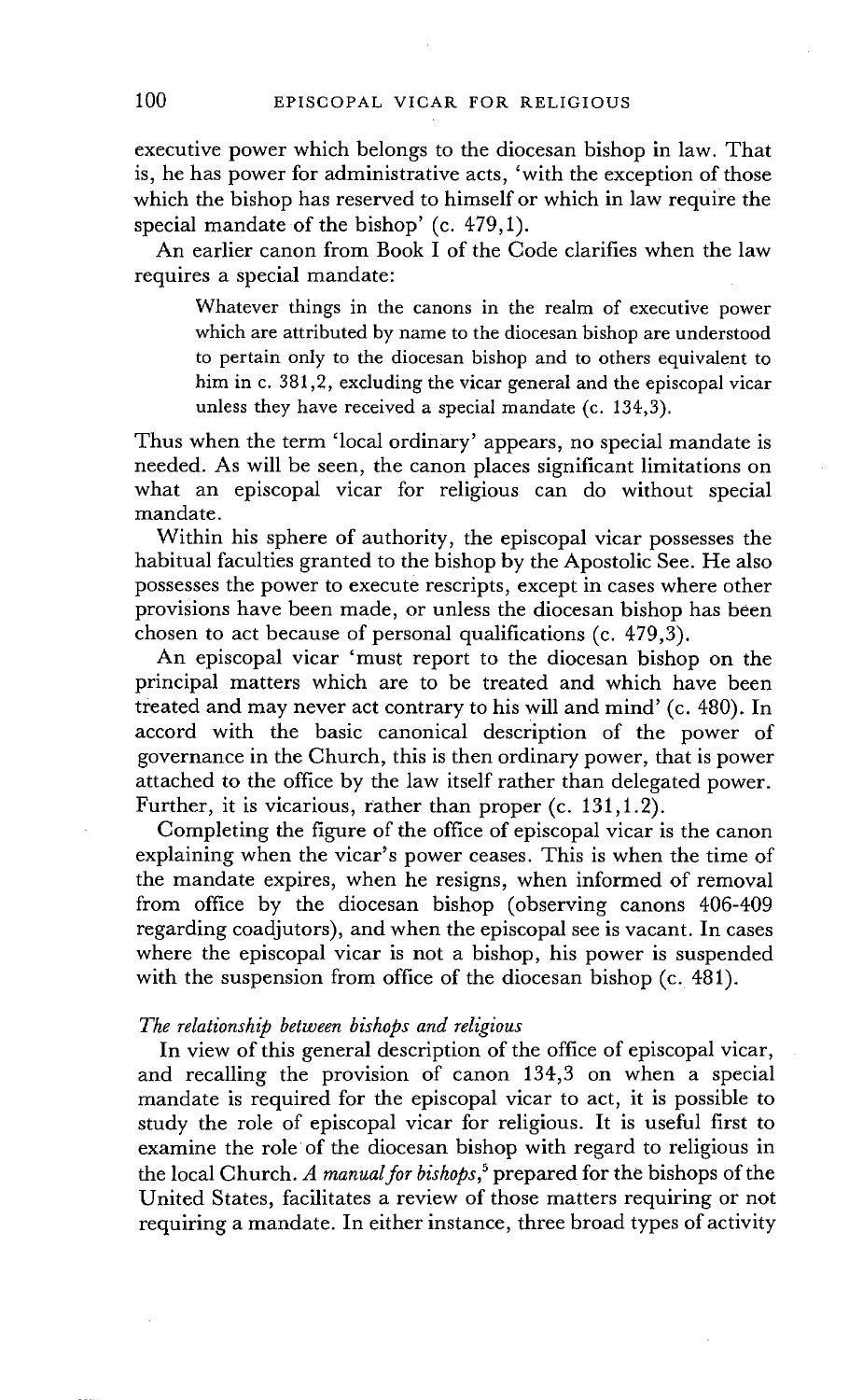may be identified: (a) matters directly related to the life of the religious or the institute; (b) matters specially related to the apostolate; (c) matters specifically relating to clerics, as such.

In turning first to those matters in which an episcopal vicar for religious needs no special mandate (unless a particular matter has been reserved by the diocesan bishop), it is immediately evident that two profoundly significant canons are listed. Canon 586,2 calls upon local ordinaries to safeguard and protect that rightful autonomy of life of each institute which is described in the first article of the same canon. In a similar manner, canon 591 indirectly calls upon the same persons to respect the status of exempt institutes.

In more specific matters dealing directly with the life of religious, the canons provide for the episcopal vicar, without special mandate, to name chaplains for lay institutes after consultation with the superior (c. 567,1); to approve confessors for monasteries of nuns, houses of formation and large lay communities, after consultation with the community (c. 630,3); to receive the financial reports of monasteries, and to be informed of the financial reports of religious houses of diocesan right (c. 637); and to give written consent for alienation by autonomous monasteries and diocesan institutes (c. 638,4).

In matters which appear at least somewhat related to the apostolate, the canons provide for the vicar to grant authorization for a religious to publish in a journal which is wont to attack faith and morals (c. 831,1). He may also prescribe specific collections even in churches of religious (c. 1266), oversee the activity of a nonclerical religious serving as trustee for goods of the diocese (1302,3) and penalize religious in instances where they are subject to him  $(1320).$ 

In matters dealing specifically with clerics, the canons cite the local ordinary as the one to be consulted before a secular cleric may be admitted to a religious novitiate (c. 644) and to issue testimonial letters for him (c. 645,2). Similarly, the episcopal vicar may give the necessary consent for an exclaustrated cleric to live in the diocese (c. 686,1) and is to be pastorally attentive to such a cleric (c. 687).

All these canons, unless certain matters are reserved by the diocesan bishop, are open to direct action by the episcopal vicar for religious since they do not, in the text of the canon, refer specifically to the diocesan bishop and therefore do not require a special mandate (cf c. 134). It may be observed briefly that this places a very wide pastoral scope before the vicar and a rather limited sphere of specific responsibilities.

On the other hand, direct canoncial references to the diocesan bishop in his role with regard to religious are numerous. As noted above, these matters require a special mandate for the episcopal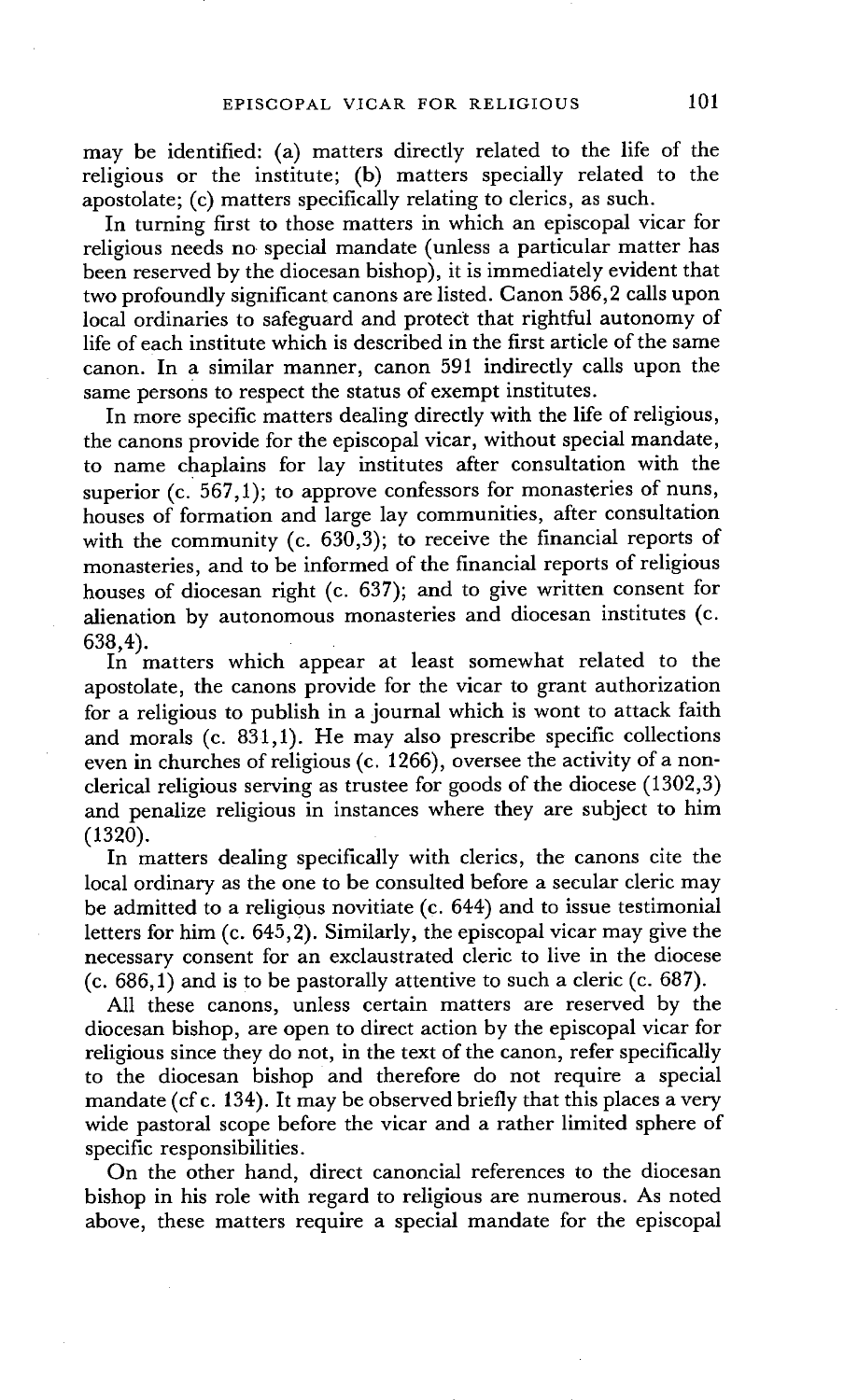vicar to act. These too may be examined according to the general categories used above: (a) matters directly related to the life of religious or the institute; (b) matters specially related to the apostolate; (c) matters specifically relating to clerics.

The diocesan bishop may, by formal decree, erect a religious institute within the diocese (c. 579), following consultation with the Apostolic See. Such institutes, as long as they remain of diocesan right, are then under his special care (c. 594). A significant dimension of this care is the role of the diocesan bishop in the approval of constitutions and the confirmation of changes in them. He also deals 'with business of greater importance which affects the whole institute', and is 'beyond the power of its internal authority' (c. 595). These matters are overseen bythe diocesan bishop of the principal seat of the institute, after consultation with the diocesan bishop of dioceses into which the institute may have spread (c. 595,1). It is also the diocesan bishop who can grant dispensations from the constitutions of a diocesan institute in particular cases (c. 595,2).

Canon 628,2.2 ° expresses the right and duty of the diocesan bishop to visit the individual houses of institutes of diocesan right situated in his territory. This is true even with regard to religious discipline. In other relationships with diocesan institutes, the canons call for the bishop of the principal seat to preside at the election of the supreme moderator (c.  $625,2$ ), to impose exclaustration (c. 686,3), to confirm an induh of departure for a member in temporary vows (c. 688,2), to grant exclaustration of more than three years for diocesan religious (c. 686,1), to grant an indult of departure to a perpetually professed member (c. 691,2) and to confirm a decree of dismissal (c. 700). In the latter instance, it is the diocesan bishop of the place to which the religious is assigned who acts.

The diocesan bishop also exercises a special role of vigilance with regard to the autonomous monasteries described in canon 615. He is to preside at the election of the superior (c. 625,2) and to make visitation (c.  $628,2.1^\circ$ ). For a just cause the diocesan bishop may enter the cloister of monasteries of nuns within his diocese, and, with the consent of the superior, may permit others to enter and nuns to leave, according to cause and necessity (c. 667,4). It is also the diocesan bishop who confirms an indult of departure for a temporarily professed member (c. 688,2), and who makes a decision regarding the dismissal of a member on the basis of the acts of the case (c. 699,2). 6

It must be noted that none of the above relationships of the diocesan bishop with religious pertain to institutes of pontifical right. The parallel canons refer either to the superiors of the institute or directly to the Apostolic See. The same is not true, however, in the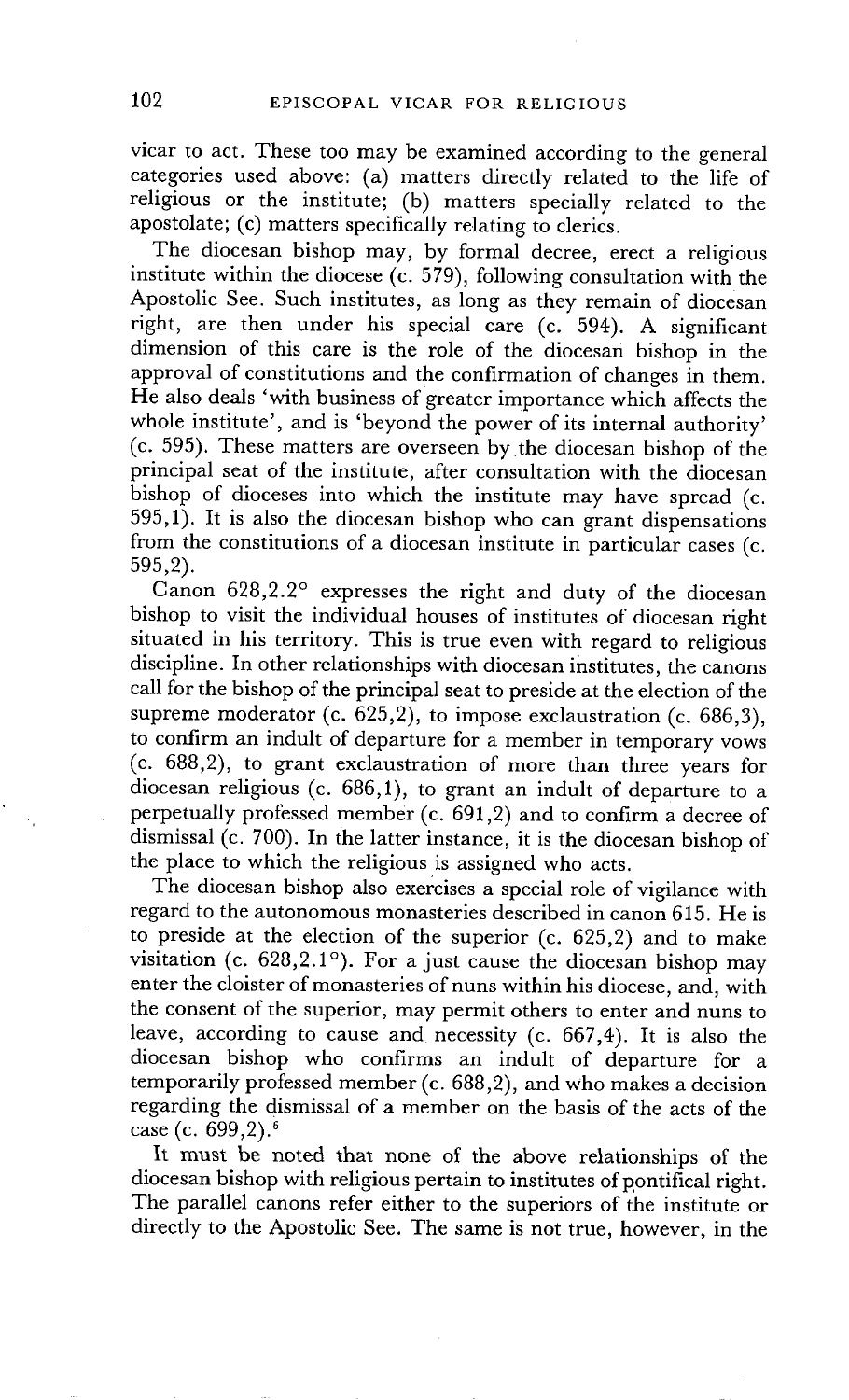following canons which delineate the relationship between religious and diocesan bishops in the realm of the apostolate.<sup>7</sup> As pastor of the particular Church, the bishop has a more prominent role regarding apostolic works, although the distinctive charisms of institutes must always be reverenced.

It belongs to the diocesan bishop to approve the establishment of a religious house in the diocese (c.  $609,1$ ), or of a monastery, with the permission of the Apostolic See (c. 609,2). Since the erection of such a house carries the right to exercise the works proper to the institute unless conditions have been attached to the consent  $(c. 611,2^{\circ})$ , it also belongs to the diocesan bishop to give consent if a house is to be converted to apostolic works different from those for which it was established (c. 612). He is to be consulted regarding the suppression of a house in the diocese (c. 616).

A much broader expression of the diocesan bishop's role in the apostolate is expressed in canon 678. Religious are subject to bishops 'in those matters which involve the care of souls, the public exercise of divine worship and other works of the apostolate' (c. 678,1). The bishop is also expected to encourage religious in their obligations to their own superiors and rule of life (c. 678,2). In a brief but significant third article, the same canon echoes *Mutuae relationes'* call for consultation between diocesan bishops and religious superiors 'in organizing the works of the apostolate of religious' (c. 678,3).

Where there is 'a most serious reason', the diocesan bishop may prohibit a religious from living in the diocese, provided the superior has been advised of the matter and has failed to act. In such an instance he must refer the matter to the Holy See immediately (c. 679).

In his role of co-ordinating apostolic works, the diocesan bishop is to foster co-operation between various institutes and between religious and the secular clergy (c. 680). Canon 681 acknowledges the authority of both the diocesan bishop and the religious superior where works have been entrusted to religious by the bishop. Written agreements are called for in these cases (c. 681,2).

Religious may be appointed to diocesan office by the diocesan bishop after presentation by, or with approval of, the religious superior (c. 682,1), and can be removed at the discretion of either authority, each having notified the other (c. 682,2). Canon 520 refers explicitly to the diocesan bishop entrusting a parish to a clerical religious institute or clerical society of apostolic life. Canon 683 sets forth the circumstances for pastoral visitation of churches, schools and other works of religion or charity entrusted to religious. This is made by the diocesan bishop in person or through another.

In related sections of the law it is noted that religious may be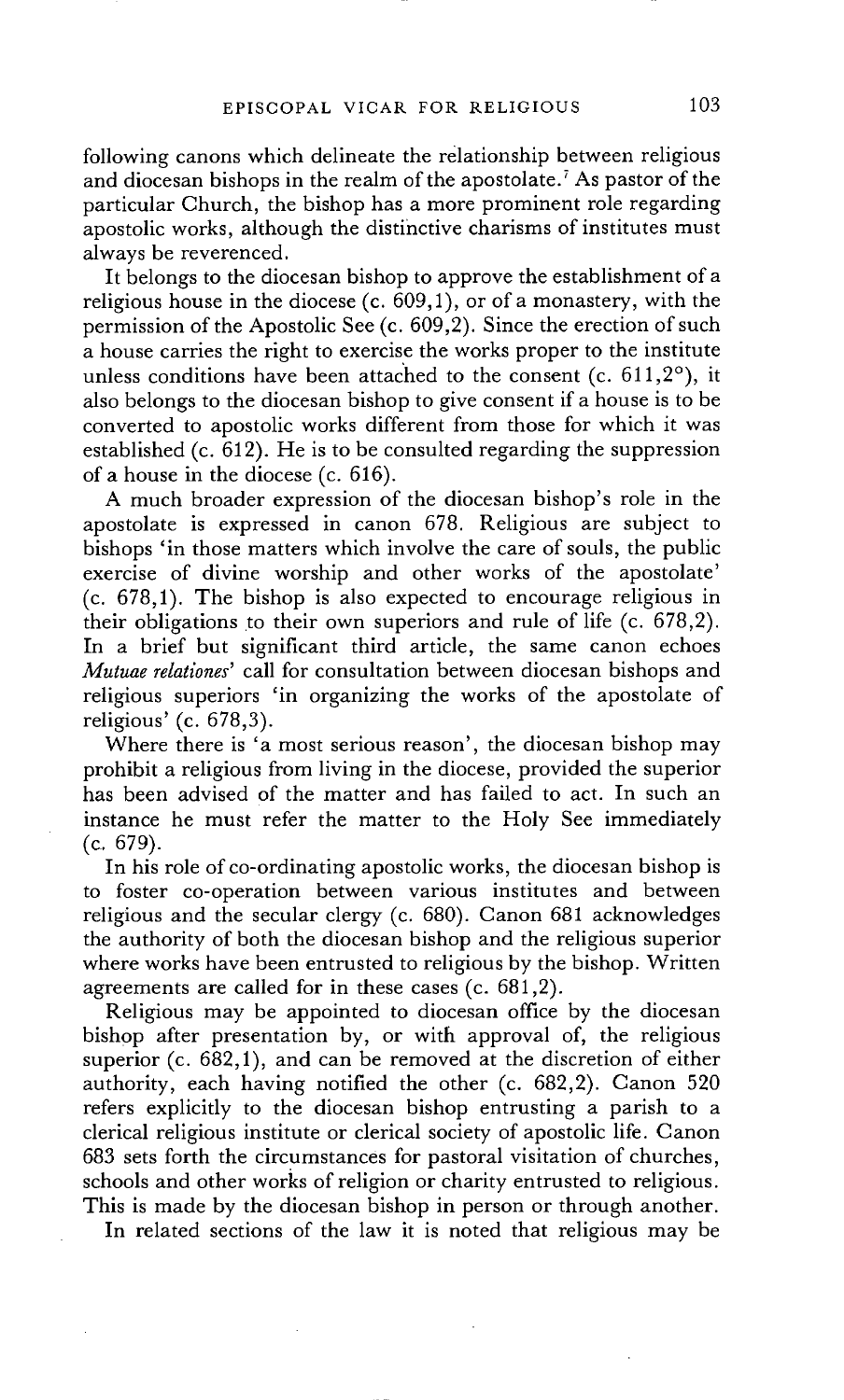'appropriately enlisted by the bishop to assist in proclaiming the gospel' (c. 758) and that the diocesan bishop has the role of giving consent for the establishment of schools by religious (c. 806,1). It is also the diocesan bishop who gives approval for religious to build a church, even if they already have permission to establish a new house (c. 1215,3). Finally, there is again a single matter directly related to religious clerics. It is the diocesan bishop who incardinates or experimentally receives a priest seeking an indult of departure from his religious institute (c. 693).

From just such a brief review of the canons in which a special mandate would be required for the episcopal vicar to act, a few observations can be made. First, the sphere relating directly to religious clerics is very limited. Secondly, matters which touch upon the internal life of religious institutes are limited to diocesan institutes and the autonomous monasteries of canon 615. Finally, the role of the diocesan bishop in co-ordinating the works of the apostolate is broad and extremely significant, touching in some way all religious within a diocese.

#### *References to the episcopal vicar for religious*

The document's final chapter entitled 'The importance of suitable co-ordination', reiterates the desired collaboration between bishops, as shepherds of the local Church, and religious as a part 'of the communion and of the evangelizing action' of the Church (n 52). This relationship is further illustrated with citations from *Ecclesiae sanctae. Mutuae relationes* then states:

It is advisable that the office of episcopal vicar for religious be set up in the diocese to render a service of collaboration, in this field, with the pastoral ministry of the bishop. This office, however, does not assume any role proper to the authority of superiors. It is up to each residential bishop to determine clearly the specific competencies of such an office, and after careful examination to entrust it to a competent person, well acquainted with the religious life, who knows how to appreciate it and desires to see it prosper (n 54).

While this document precedes the provisions now clearly made in the canons, it is of interest that the role is seen largely in that area of the diocesan bishop's role which deals with the apostolate or pastoral care within the local Church. The canons' clear requirement that the episcopal vicar be a priest is assumed in this earlier document. However, *Mutuae relationes* continues in a vein which is undoubtedly reflected in the contemporary structure of many diocesan offices of religious:

The same section of the document strongly recommends that 'the various categories of religious: namely priests, brothers and women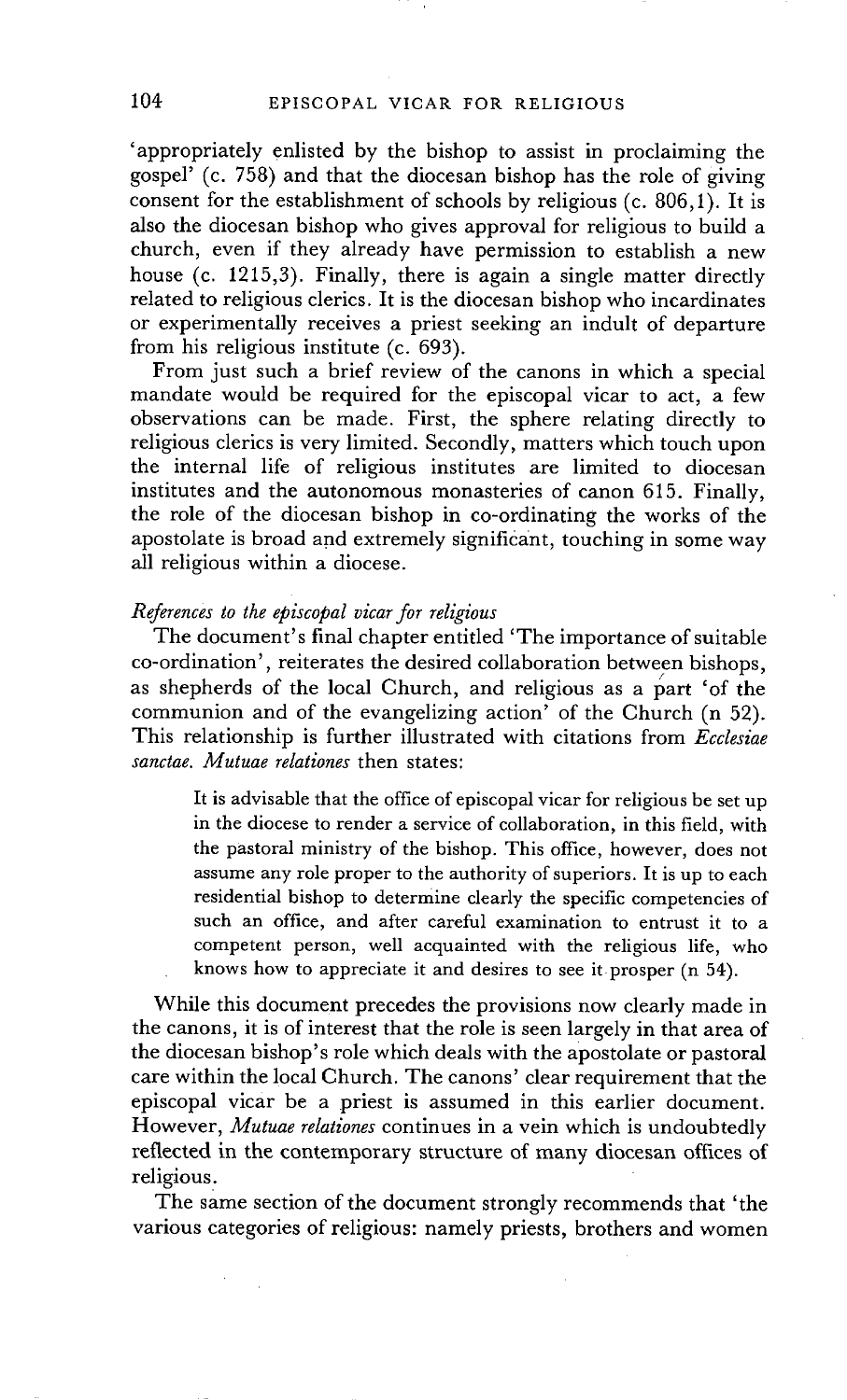religious possessing the necessary qualities', have some part in the discharge of the office of the episcopal vicar. It is suggested that such persons might be 'consultors'. It is also put forth as desirable that the diocesan bishop 'prudently consult religious on the choice of the candidate' for this office. The task, which by nature belongs exclusively to the bishop, is again described as 'watching over religious life in the diocese and integrating it into its complex of pastoral activities'.

In the still earlier document, *Directorium de pastorali ministerio episcoporum,* the role of episcopal vicar appears in n 202, and the relationship between diocesan bishops and religious in n 207. An earlier section, however, speaks generally of the bishops' dealings with religious (n 118) and then specifically of 'the bishop and religious women' (n 119). The diocesan bishop is urged to bring diocesan and religious priests together frequently, toward a more deeply felt priestly fraternity (n 118f). It is in the special section on women religious that there is mention of the episcopal vicar. Noting the value of these religious to the diocese, the bishop is exhorted to provide them with the best confessors, spiritual directors and teachers of doctrine. The text then continues: 'with special care he chooses an episcopal vicar for religious women and, when there is need, "visitators" of their houses' (n 119). The bishop is reminded to favour legitimately approved associations of women religious, and to have particular attentiveness to contemplative nuns.

This earlier notion of an episcopal vicar for women religious was not carried into *Mutuae relationes* or the law, although this title does appear in some dioceses. The gradual evolution of expression in documents upon which the new law is based makes understandable that there exist today varied figures of the episcopal vicar or other persons exercising some part of the task assigned to that office by law.

The Council itself spoke of episcopal vicars in *Christus Dominus*  (1965). In this text, vicars might be appointed for specified parts of the diocese, for specific types of affairs or in regard to the faithful of particular rites (n 27). The reference to 'certain groups of persons' appeared later in *Ecclesiae sanctae* (1966), 1-14,2. As seen above, the new law combines these sets of terms in canon 476. In the almost twenty years since the Council provided for the office of episcopal vicar various developments have taken place. The examples which follow are drawn from experience in the United States.

#### *Reflections on the office in United States experience*

As early as 1967, persons holding the position of vicar for religious began to gather annually. These meetings gradually evolved into the organization now known as the National Conference of Vicars for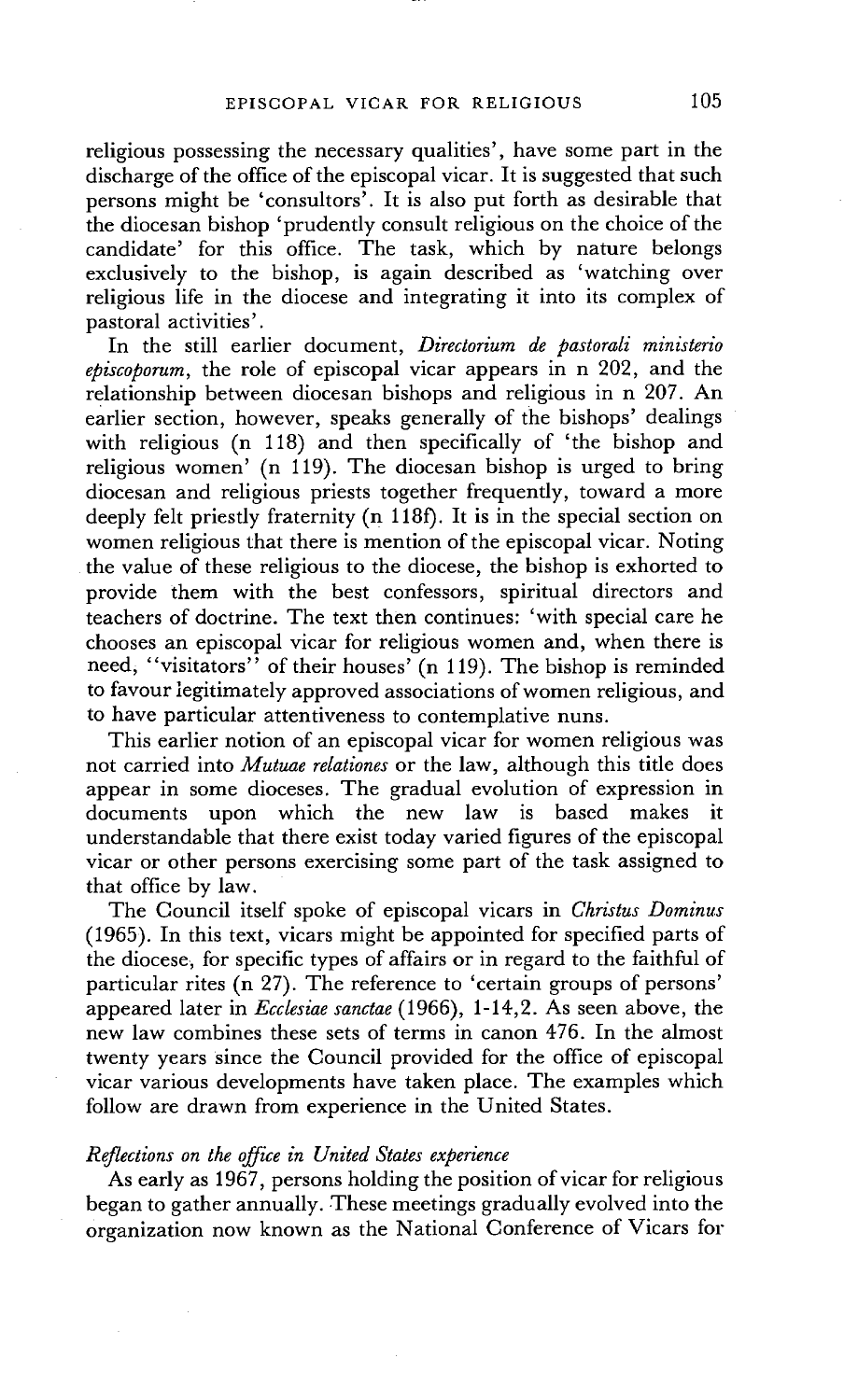Religious. When the 1978 gathering of this body was held in Rome, Cardinal Eduardo Pironio, Prefect of the Sacred Congregation for Religious and Secular Institutes, spoke on the role of the vicar.<sup>8</sup> 'Vicars', said the Cardinal, are 'those who make the pastoral heart of the bishop present to the consecrated life'. Their purpose is 'to animate and to promote the consecrated life in a joyous fidelity to Christ, to the Church, and to one's charism'.

The Cardinal also called upon vicars to have an awareness of and sensitivity to the consecrated life, sensing its originality, essence and actuality. They must, he noted, 'have a very clear understanding of just what the consecrated life is'.<sup>9</sup> The qualities to be possessed by a vicar for religious, as described by the Cardinal, are demanding. This individual must be a person full of faith, wisdom and the Holy Spirit, having a great ecclesial and pastoral sense and a passionate love for the consecrated life. There must be a great sense of the local reality and also of loyalty and fidelity to the bishop, the religious and Christ. The vicar must have a great capacity to listen, a great sense of joy and of hope, and must infuse these in the consecrated persons he serves. Finally, in the Cardinal's description the vicar must be a person who is simple and poor, a person of prayer, and one who is truly a brother or sister to others.

Two years later, another meeting of the vicars' conference provided some concrete examples of the diverse ways in which a vicar's office might be staffed.<sup>10</sup> Three rather distinct models from diverse sections of the United States illustrated possibilities.

In one archdiocese the structure provides for more than one vicar general, one of whom is vicar general for religious. The day to day work of an office for religious - apparently predominantly for women religious  $-$  is carried on by a woman religious whose title is associate to the vicar general for religious. In this position, she represents the vicar general for religious and serves as liaison with organizations involving religious at various levels. An extensive job description indicates that this associate to the vicar general for religious carries on many of the pastoral duties of an episcopal vicar for religious and does preparatory work for canonical processes. She is accountable to the vicar general for religious.

In another part of the country the diocesan office of vicar for religious is filled on a part-time basis by a diocesan priest who also has pastoral responsibility.for a rather large parish located in a city at some distance from the diocesan seat. His job description includes being the liaison of the bishop with religious brothers and sisters in the diocese, and representiag him at related meetings. This vicar works closely with the sisters' council of the diocese and is accountable to the diocesan bishop.

In still a third diocese there is an office for religious staffed by two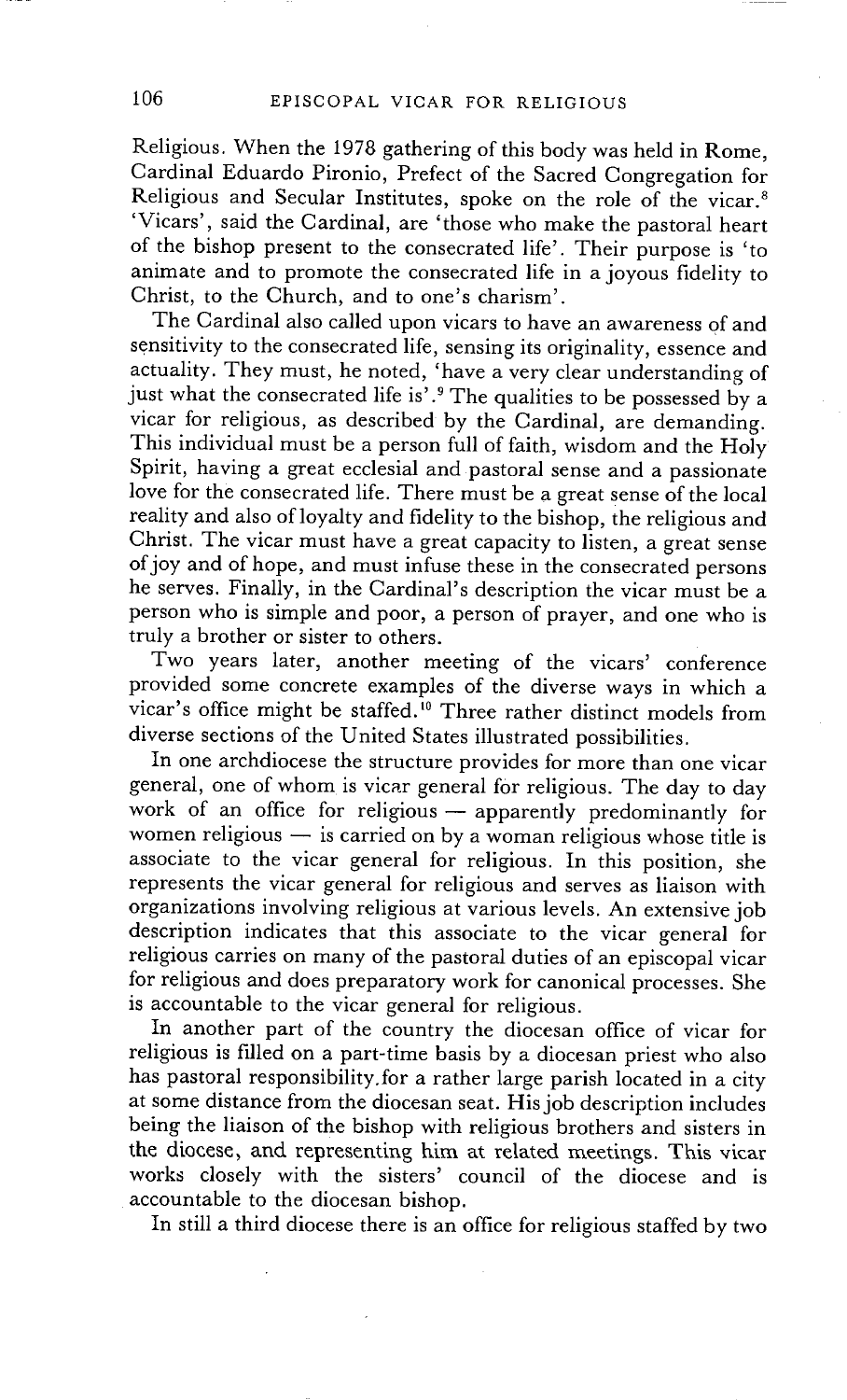persons. Here there is a religious priest with the title of episcopal vicar and a sister who is executive secretary of the advisory council of women religious. As such, this sister has department head status in the diocese, and the religious office works in collaboration with the diocesan pastoral planning office. This religious office focuses on  $a$ vailability — providing pastoral presence to the religious of the diocese and remaining available to the bishop.

When the vicars' conference again held its annual meeting in Rome in 1981, a presentation on the american vicar illustrated the diversity of titles used for the office, as well as the variety of persons fulfilling its duties.<sup>11</sup> Titles included vicar for religious, associate vicar for religious, co-vicar for religious, assistant vicar for religious, delegate for religious, as well as episcopal vicar for religious. In some cases, it was specified if the office served women religious only or both men and women religious. Offices were staffed by bishops (7), brothers (3), women religious (77), religious priests (18) and diocesan priests (107).12 In making observations, Robert C. Nash, a vicar from West Virginia, noted that the 1979 NCVR Directory indicated that diocesan priests in office are full-time in less than onetenth of the cases, while half the sisters were full-time in the position. A significant trend toward a team structure was noted.

Having highlighted the diversity of titles, persons filling the office, and their varied professional backgrounds, Fr Nash returned to a common element. The role of vicar, he noted, as a 'common core in that the vicar's ministry is primarily ecclesial and pastoral'. In his eccclesial role, he spoke of the vicar providing an ecclesial presence to the religious of the diocese, being a collaborator, and working for harmony within ministry in the local Church as well as communion with the larger Church.

Pastorally, the vicar is attentive to the concerns and needs of religious; seeks to foster, encourage, and promote religious life, and strives to give a pastoral dimension to the more canoncal dimensions of the role. Noting that the role of the vicar prior to Vatican II was largely concerned with the canonical dimensions of visitation, examinations of candidates and dispensations, Nash states that such roles, now minimized, must also be carried on pastorally.

The diversity reflected in the NCVR Directory continues in the • current membership list of the National Conference. The 1983-84 list indicates membership by vicars from 103 of 175 United States dioceses and archdioceses of latin rite. This represents a total of 144 persons, including 11 religious priests, 58 diocesan priests, 74 religious sisters, and one religious brother.

This apparently wide departure from the canonical figure of episcopal vicar for religious has raised questions about current practice. Some ask if diocesan priests really ought to serve in this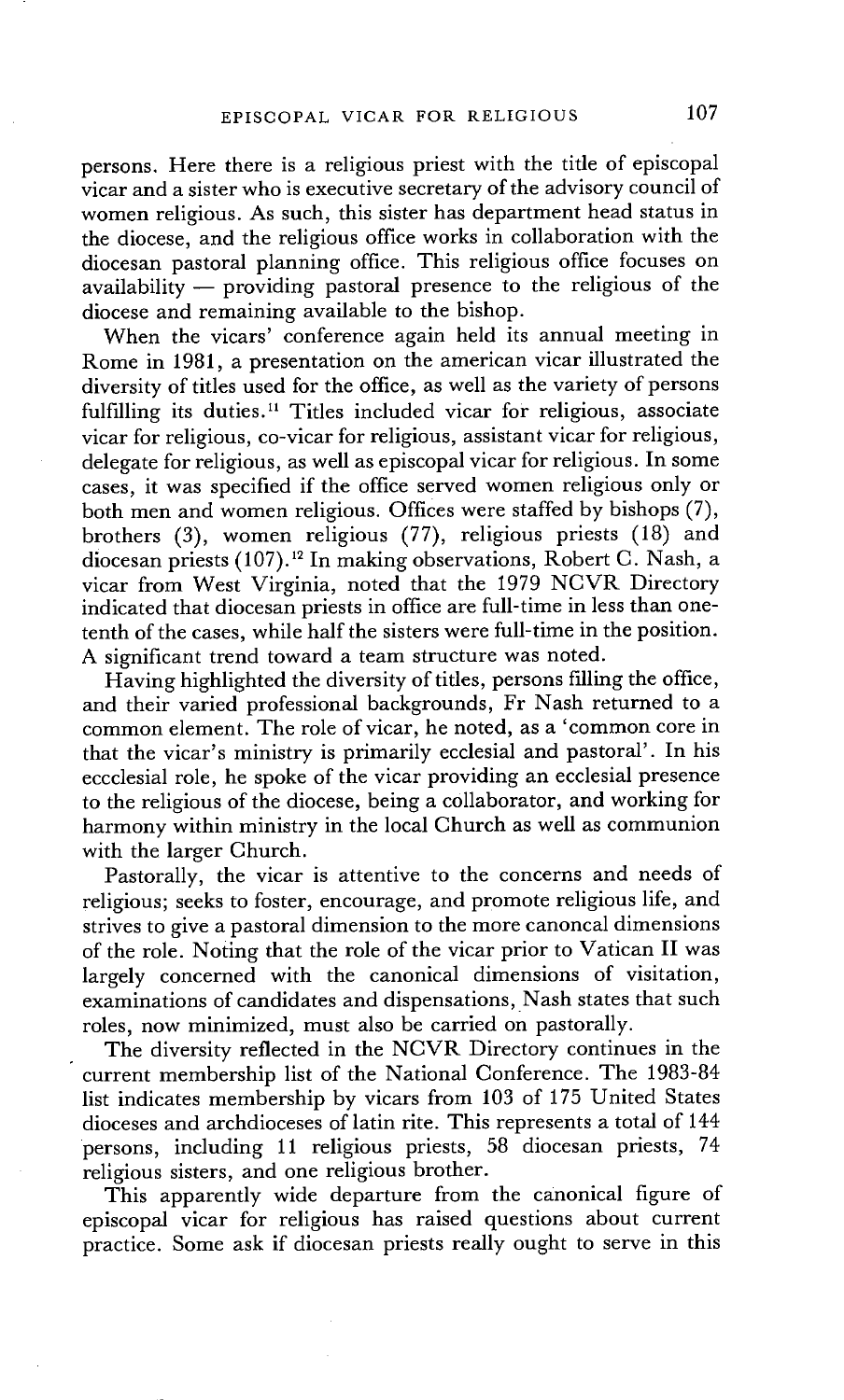position since they usually do not have immediate experience of the religious life. Others ask if a religious sister or brother may be allowed to serve in such an office, in view of the canonical requirement that an episcopal vicar be at least a priest, and often is an auxiliary bishop. Still others wonder if there is a mockery of the law when the title of the office is changed and a brother or sister is appointed. Finally, a question which cannot yet be fully answered is that of what functions or duties of the office can or cannot be delegated to a religious brother or sister serving in an office for religious.

### *Concluding observations*

With regard to the first doubt raised above, it must be stated that many diocesan priests faithfully and fruitfully serve the religious of local Churches, whether as vicars or as special delegates of the diocesan bishop.<sup>13</sup> There is of course no question about the canonical capacity of the secular clergy to receive appointment to this office. Such an appointment has the obvious advantage that a priest, possessing the ordinary vicarious power of the office, may do all that does not require a special mandate, and may be given a special mandate for other matters, as the diocesan bishop wishes. Further, in that large area of pastoral concern for collaboration in the apostolate, a priest of the local Church may be particularly well informed, and therefore able to assist effectively in implementing the bishop's role of co-ordinating apostolic efforts.

On the other hand it must be noted that there are disadvantages to this arrangement as well. In a very practical sense the shortage of clergy for parish ministry forces the question. As has been seen, diocesan priests serving as episcopal vicar for religious frequently do not have this as their primary or full-time ministry.

Secondly, there is the question of the secular priest's familiarity with, and understanding of, the religious life. Just as it is to be expected that religious reverence the diocesan clergy, it can also be assumed that priests have great respect for the religious life. Nevertheless, personal knowledge of religious life is extremely valuable in implementing broad canons, such as that on the protection of an institute's heritage (c. 587), and provides additional sensitivity to questions of separation from the institute.

It is clear then, that if the office of episcopal vicar for religious is to be formally established in the diocese, a priest must be appointed. Even this, however, remains open to diverse possibilities. The appointee may be either a diocesan or a religious priest, obviously he also may be an auxiliary bishop. In any of these cases the episcopal vicar may be assisted by others in his work, as was recommended by *Mutuae relationes.*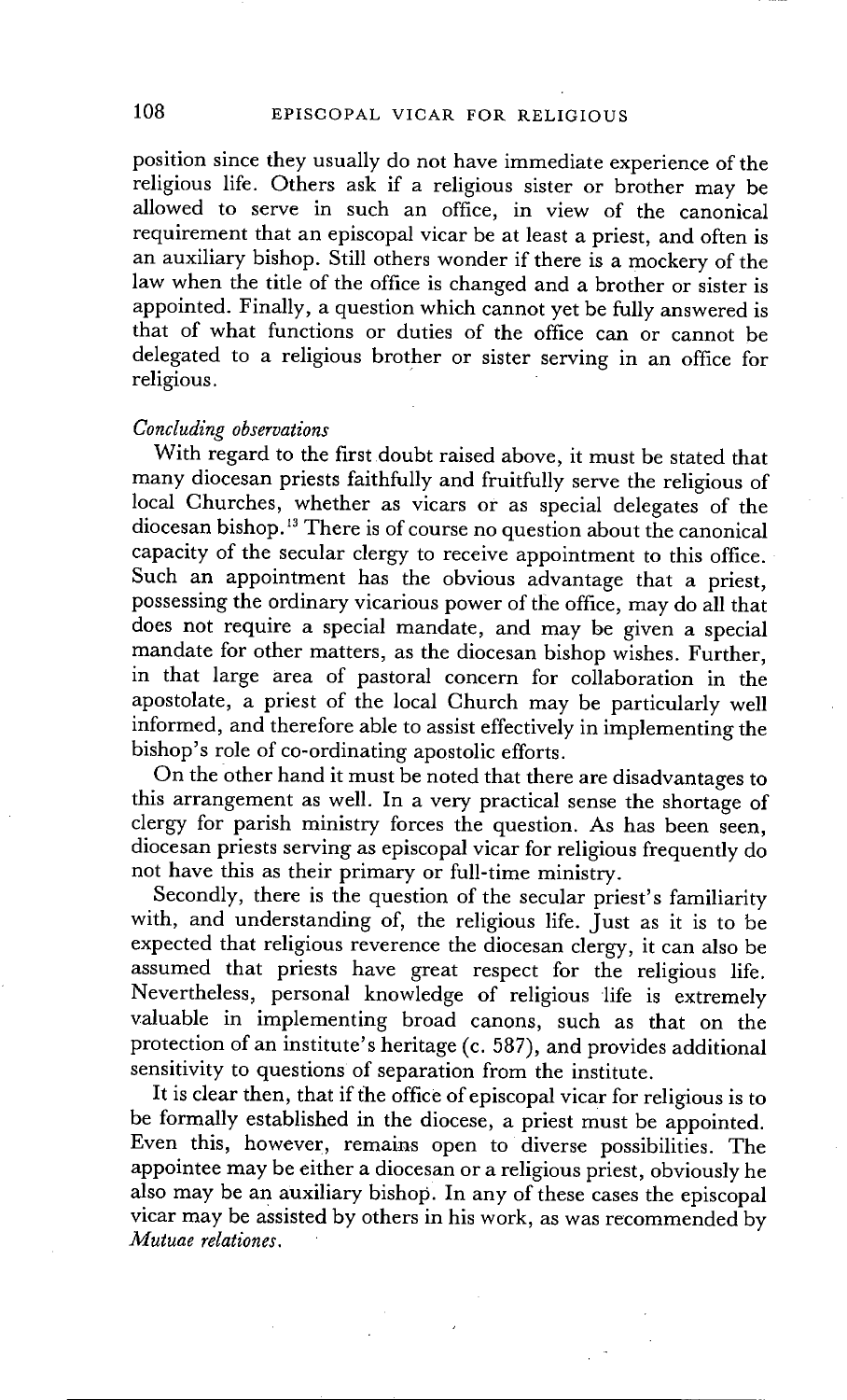Turning to the second doubt raised, it is clear that a religious brother or sister cannot be appointed to the canonical office of episcopal vicar. Nevertheless a bishop may choose to establish a diocesan office for the service of religious, and staff it with one or more persons who do not hold the ordinary, vicarious power of the office. They would, nevetheless, at his special request and under his direction, perform many of the same services for religious. Such persons could be directly accountable to the diocesan bishop himself or to the vicar general.

As has been seen, where the office for religious in a diocese is entirely staffed by religious who are not priests different titles are often used. The third question above asked if this might not be a sort of mockery of the law  $-$  a changing of the name for technical compliance? Quite the contrary, such titles as delegate for religious, bishop's representative for religious, or executive secretary for sisters, seek precisely to describe what the actual role is. The use of different titles is a recognition that, for the good of the Church, the bishop has exercised his prerogative not to establish this canonical office.

Where the choice has been made to staff an office for religious without an episcopal vicar, or with a priest as episcopal vicar and a woman religious as his 'associate',<sup>14</sup> a fourth question quickly arises: what can be delegated? It is perhaps useful first to recall that the majority of canons relating to religious and diocesan bishops require a special mandate even for the episcopal vicar. A close working relationship is expressed in the canonical principle that one with vicarious power is never to act contrary to the will and mind of the diocesan bishop. As was also noted the episcopal vicar reports to the bishop on the principal matters treated and to be treated (c. 480). Surely no less immediate supervision would exist where there is delegated, rather than ordinary power?

Canon 137 provides for the delegation of ordinary executive power for a single act or for all cases unless the law expressly provides otherwise. It is not possible here to analyze all of the above canons in this light. Interpretation of the new canon 129,2 will gradually shed further light on a contemporary understanding of what kind of jurisdiction can be exercised by lay persons. Nevertheless the new canons already give broad evidence of what is possible through important ecclesial offices newly opened to qualified laity.<sup>15</sup>

An examination of a few canons may help illustrate what is possible. From among the canons which do not require a special mandate for an episcopal vicar, those calling for the respect of an institute's rightful autonomy or its exempt status do not require specific administrative action although they will inform such actions. The same is true of the mere reception of financial data. These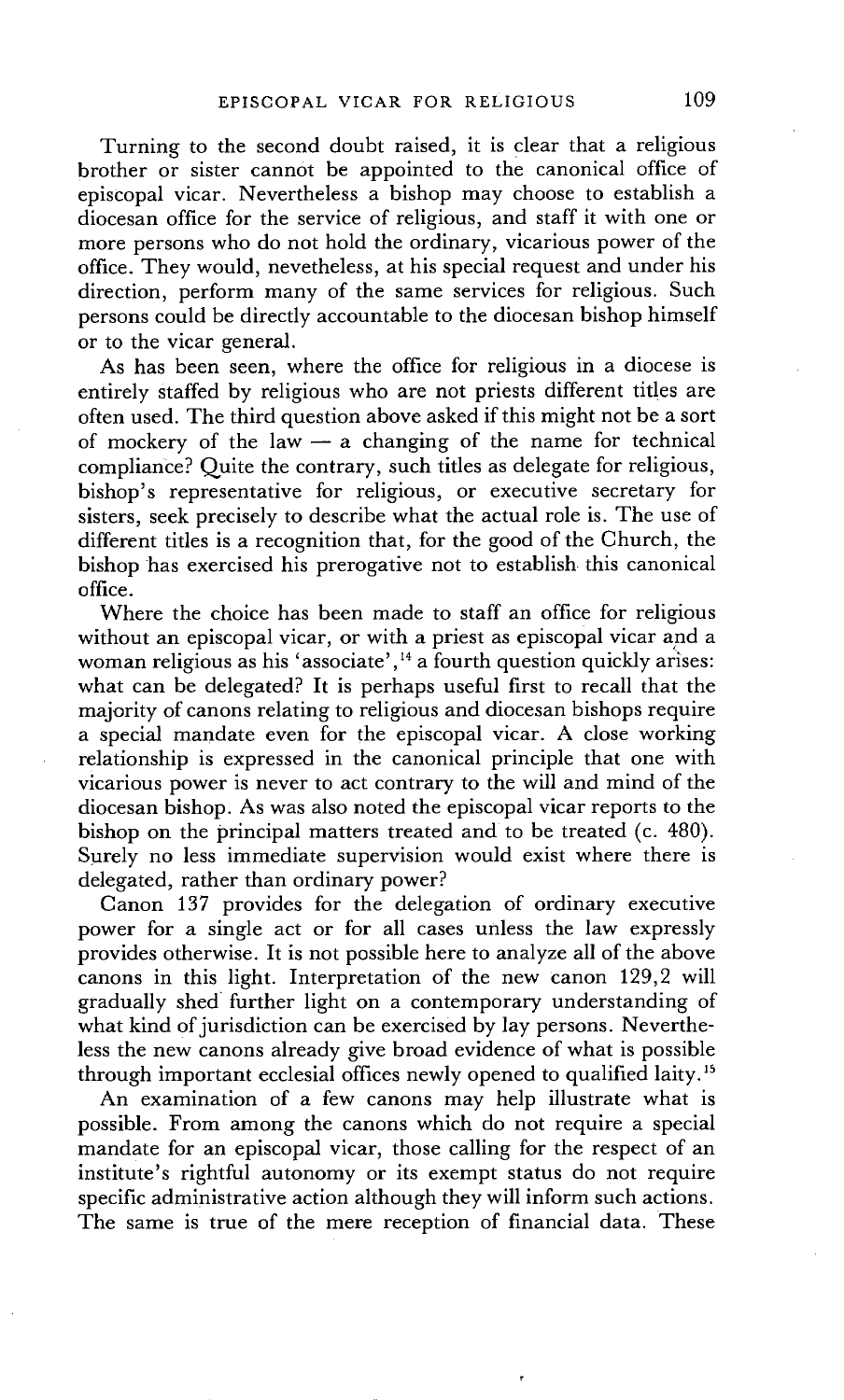matters could be an operational part of an office for religious without special delegation. Delegation for granting permission for alienation would appear to be a matter of prudential judgment on the part of the bishop as chief administrator of the ecclesiastical goods of the diocese.

The assignment or approval of priests as chaplains and confessors belongs to the local ordinary in that particular sphere of jurisdiction relating to the clergy, and could not be delegated to one who was not a cleric. Indeed, it might be reserved for better co-ordination of priestly duties. It is entirely possible, however, that someone else in an office for religious might prepare and conduct consultations in preparation for action by the bishop or the episcopal vicar.

From among the many canons which refer directly to the diocesan bishop, and so require a special mandate even for an episcopal vicar, a few examples suggest an approach to possible delegation. As was seen above, the diocesan bishop may erect a new institute after consultation with the Apostolic See. While it would hardly seem appropriate that he should not issue such a decree personally, in his own name, others may well have been involved for years in preparations toward that decree. The representative of the  $bishop$  -- without any delegation to erect the institute -- will have been in regular contact, providing consultation on constitutions and offering assistance and encouragement throughout the formative years of the institute. The diocesan bishop, having been kept abreast of the progress until all is at the point of readiness, personally requests the *nihil obstat* of the Apostolic See and issues the decree of erection.

A more frequent matter which sometimes arises as a question is whether the bishop may delegate a non-cleric to preside at elections in his place. The 1917 Code called for the local ordinary of the place where the election was held, or his delegate, to preside (CIC 506,4). This applied to all women's congregations, as well as monasteries of nuns (CIC 506,2). The revised canon does not refer to a delegate, but does not limit the bishop's power to delegate. The fact that, by law, the superiors of pontifical institutes of women, as well as of men, now preside in chapter without this particular intervention of ecclesiastical authority, makes clear that the role is not necessarily linked to holy orders. It would appear then, that the bishop could send a non-clerical representative to preside. Nevertheless, the value of the personal, pastoral presence of the bishop on such occasions could argue for not delegating the matter.

In the matter of extended exclaustration for diocesan religious, it is probable that this could be delegated, since lay superiors, as well as clerics, can grant the exclaustration initially. The intended reservation of the extension to an ecclesial authority outside the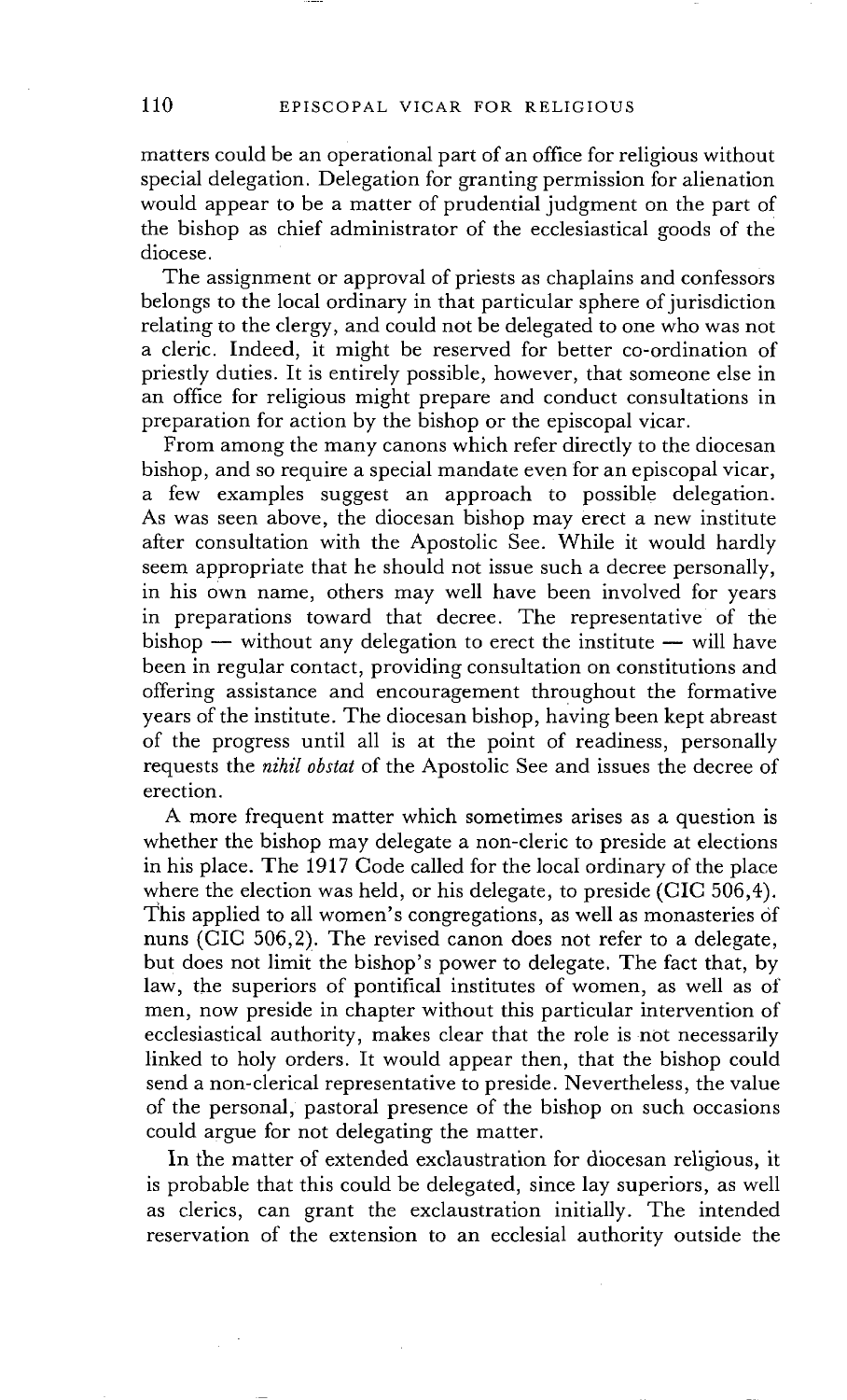congregation would still be preserved by this. Those matters pertaining to religious clerics as such would not be delegated.

The large body of canons which relate bishop and religious in the sphere of the apostolate will require collaboration and co-ordination more frequently than actual jurisdiction. Because of the close accountability of any representative for religious to the bishop, it seems that various figures, besides that of the canonical office of episcopal vicar, are feasible and perhaps in many cases desirable. The preceding highlights the importance of clarity in any such letter of appointment.

An office staffed by a religious sister can be highly effective in the large majority of dealings with religious. This is especially true where clerical religious relate to the diocese through the presbyteral council and priest personnel structures. Another consideration is the fact that religious whose institutes are most affected by diocesan authority  $-$  diocesan institutes and monasteries of canon 615  $$ are almost exclusively women. The accountability of such a representative may be directly to the diocesan bishop or to an auxiliary bishop who may be a vicar general, or actually have the title of episcopal vicar for religious. Once again it is imperative that the lines of-authority be clear and that matters which are reserved or specially mandated be made clear.

In an era of growing collaboration in the Church, perhaps the ideal situation would be that of an office for religious staffed by a religious priest and a woman religious. Such an arrangement provides a broader outreach to religious of all types, models collaboration of men and women in the Church, and gives the bishop the widest possible opportunity for mandating others to act on his behalf.

An article in 1970<sup>16</sup> on the episcopal vicar noted that more experience with the office was needed. The ensuing years have begun to provide experience of both the office and the episcopal option not to establish the office.

 $\eta$   $\beta$ 

Perhaps it must still be said that more experience is needed now in the light of the new law. Nevertheless, whatever form of service to religious is established within a given diocese, it must take into account the new relationship between religious and the local Church. This is one in which religious enjoy greater internal autonomy and authority, and simultaneously one in which they are more deeply inserted into the local Church. The law has incorporated the insistent call of *Mutuae relationes* for more effective collaboration among all who participate in the apostolic mission of the Church. Offices for religious, in whatever form, can do much to foster that collaboration.